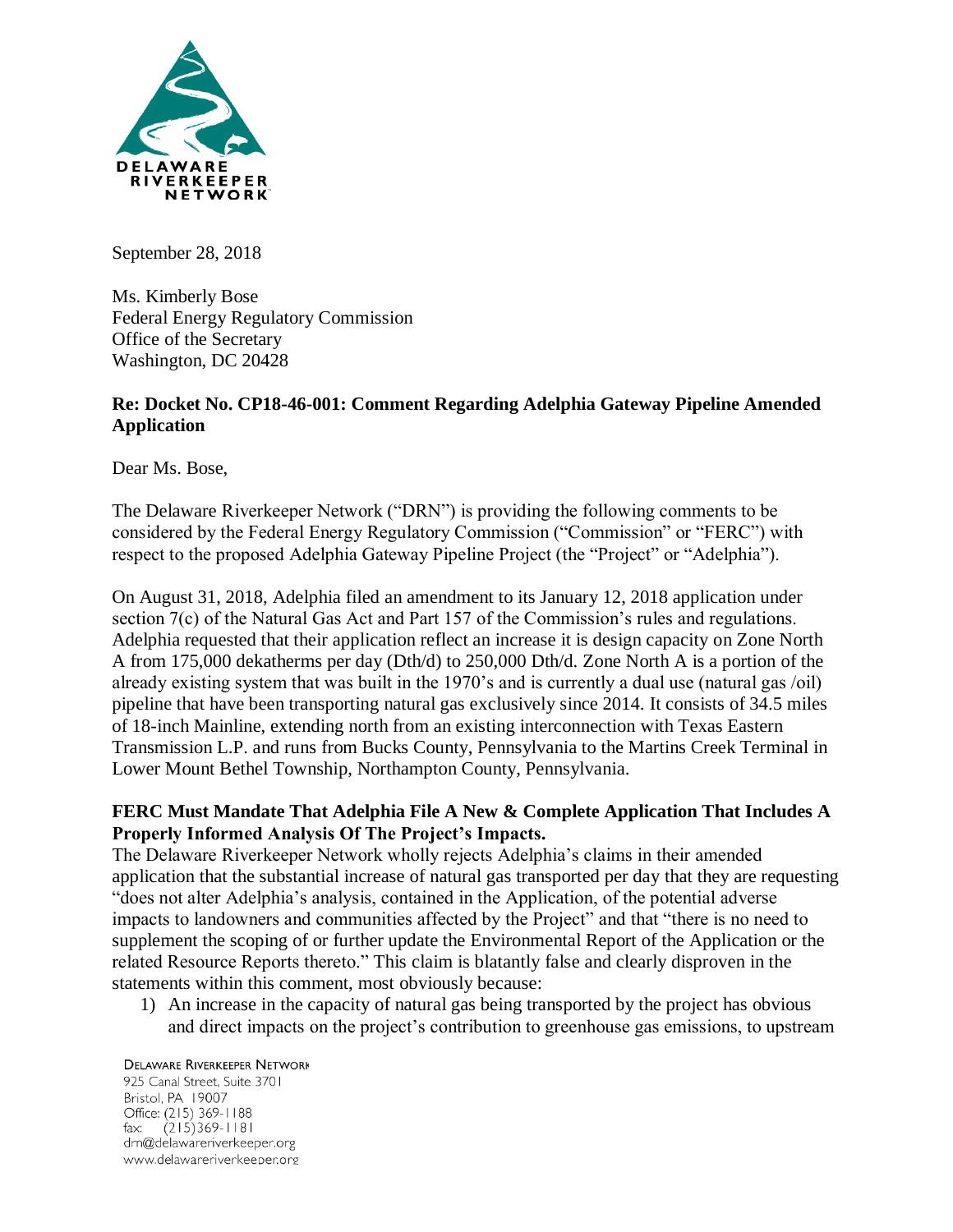impacts including induced fracking, and to the overall operation air emissions of the project, among others; and

2) Adelphia has stated throughout their original Application that there "are no FERCjurisdictional activities proposed for the existing 18- inch diameter line north of milepost 49.4 or for the 4.4 miles of 20-inch-diameter pipeline …[Zone North A]...; therefore, these facilities are not discussed further in this report."

It is wholly inappropriate and false for Adelphia to claim that an increase in capacity has no effect on the environmental and community impacts of a project; and it is even more egregious for Adelphia to claim that the environmental and community impacts resulting from the conversion, operation, and increased capacity of Zone North A are fully covered in their Application materials--which in turn state that Zone North A is exempt from environmental review. FERC should not have accepted these claims from Adelphia at face value and opened up a comment period under that premise, adding further legitimacy to these claims.

Additionally, Adelphia has continually piecemealed or entirely left out critical components of its proposed project, and downplayed, misrepresented or ignored the impacts the project would have on the environment and people. Adelphia must be required to resubmit its application and include all of the information needed for FERC to conduct a proper environmental review and for the public to fully understand of the scope and impacts of the project. Only then can the public be assured the true impacts of the project will be properly weighed against the benefits.

While the Delaware Riverkeeper Network offers the following comments underscoring these issues and other remaining and new concerns over the project, we believe this comment period is based on an undeniably false premise and that FERC must require Adelphia to provide complete, accurate, and accessible information on the project in the form of a new application and public comment period.

Adelphia Has Failed To Provide All Of The Information Needed To Conduct A Proper Environmental Review.

## **False Claims and Missing Information in Application Amendment for 75,000 dekatherm Increase**

Adelphia's amended application characterizes their proposed increase in capacity of natural gas being transported through Zone North A as only impacting the rate structure of their application, with no bearing on the environmental or community impacts of the project. Stating that "The Amendment sought herein does not impact in any manner their resource report exhibits other than Exhibit G and Exhibit P,"<sup>1</sup> and that it will affect "design capacity and transportation rates only."<sup>2</sup> Adelphia claims that "This Amendment does not request any changes to the proposed facilities or additional facilities …[and so]... there is no need to supplement the scoping or further update the Environmental Report of the Application or the related Resource Reports." This characterization is false and seeks to avoid the proper review by FERC as mandated by the Natural Gas Act and National Environmental Policy Act.

 $<sup>1</sup>$  Adelphia, Amended Application p. 3</sup>

<sup>2</sup> Adelphia Amended Application 9

Page **2** of **13**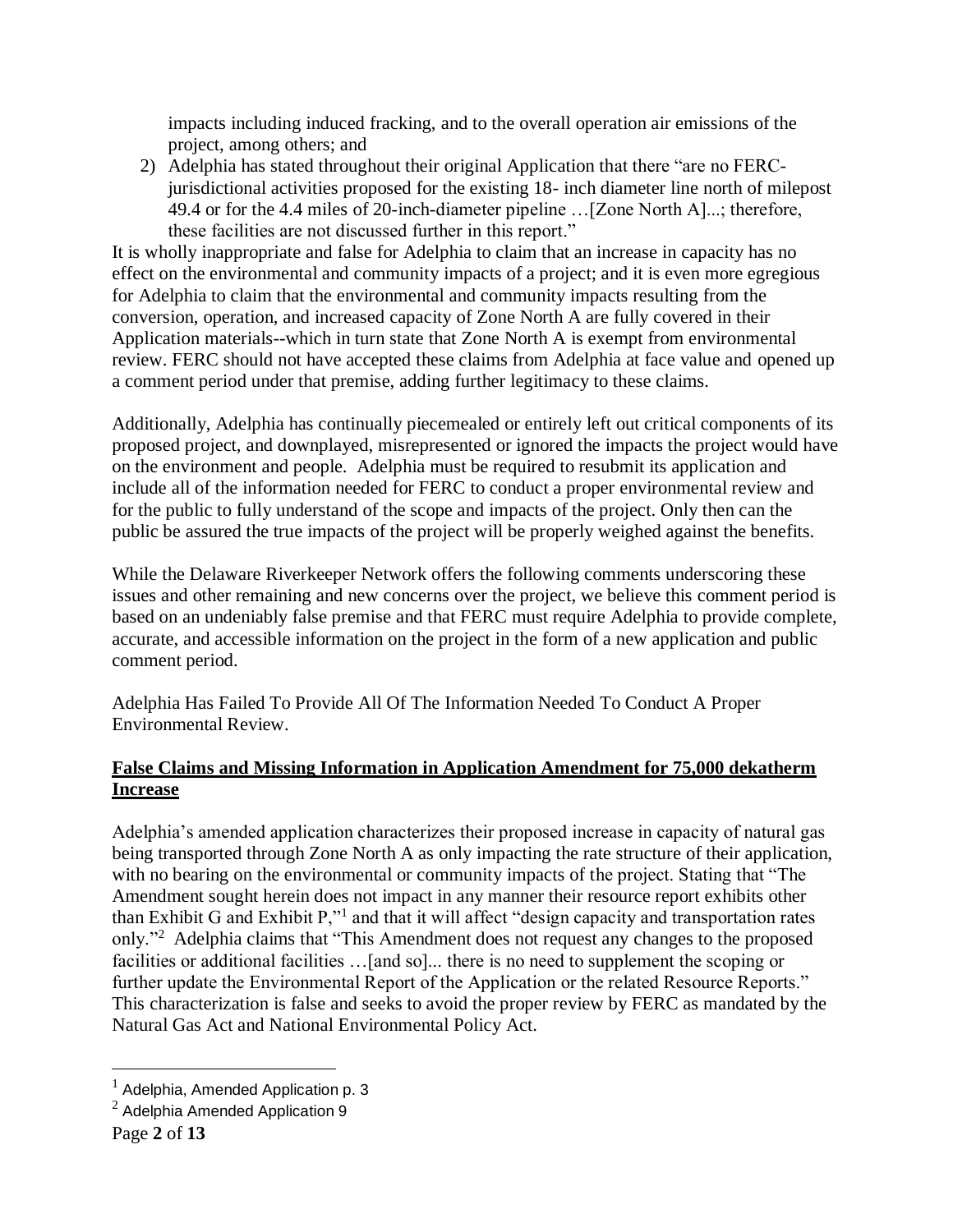An increase in capacity leads to an increase in the project's operational emissions, air quality, ambient noise and noise impacts, overall cumulative impacts of the project on the region, effects on public health and safety, as well as the amount of natural gas extracted, transported, and used, ultimately increasing greenhouse gas emissions and climate change impacts.

**An Increase in Gas Transported By A Pipeline Will Inevitably Lead to An Increase in Air Pollution Emissions, Greenhouse Gas Emissions and Climate Change Impacts, And Induce Increased Production and Consumption of Natural Gas Due to the Project.**

### **1. FERC Must Ensure Adelphia Provides Additional Analysis of the Increase in Greenhouse Gas Emissions and Consequential Climate Change Impacts That will Result From the Additional Gas Transported By the Project.**

In its original application Adelphia evaluated a full burn scenario in order to show the "worst case" scenario for natural gas. Because this amendment seeks to increase the amount of natural gas that flows through the pipeline, it would only make sense that at the minimum Adelphia modify this study to reflect the increase in greenhouse gas (GHG) emissions, as an increase in dekatherms per day will inevitably increase the GHG and climate change emissions associated with the project.

It is a fact that during the "transport, storage, and distribution" phases of the natural gas delivery process, large amounts of methane leak into the atmosphere.<sup>3</sup> Even conservative estimates of leakage during gas transmission, storage and distribution have given a range of up to 3.6%.<sup>4</sup> Direct emissions from transmission may include but are not limited to carbon dioxide  $(CO<sub>2</sub>)$  and nitrous oxide  $(N_2O)$  emissions, as well as fugitive methane emissions.<sup>5</sup> Therefore, contrary to Adelphia's statements that an increase in dekatherms of gas will have no impact on the environment, such an increase has a clear impact on greenhouse gases emitted from the project, both as a direct result of the transmission and as an indirect result due to encouraging the fracking of and end use of natural gas.

 $\overline{a}$ <sup>3</sup> R. Howarth, D Shindell, R. Santoro, A. Ingraffea, N. Phillips, A Townsend-Small, *Methane Emissions from Natural Gas Systems*, Background Paper Prepared for the National Climate Assessment, Reference number 2011- 0003, Feb. 25, 2012; See also U.S. EPA 1997. *Methane Emissions from the Natural Gas Industry*. USEPA National Risk Management Research Laboratory, June 1997, EPA-600-SR-96-080.

<sup>&</sup>lt;sup>4</sup> Howarth, R. W. (2014). A bridge to nowhere: methane emissions and the greenhouse gas footprint of natural gas. Energy Science & Engineering.; See also Howarth, R. Howarth, D Shindell, R. Santoro, A. Ingraffea, N. Phillips, A Townsend-Small, *Methane Emissions from Natural Gas Systems*, Background Paper Prepared for the National Climate Assessment, Reference number 2011-0003, Feb. 25, 2012, p. 55

<sup>&</sup>lt;sup>5</sup> "The U.S. natural gas transmission network contains more than 279,000 pipeline miles. Along this network, compressor stations are one of the largest sources of fugitive emissions, producing an estimated 50.7 billion cubic feet (Bcf) of methane emissions annually from leaking compressors and other equipment components such as valves, flanges, connections, and open‐ ended lines." Envtl. Prot. Agency, Lessons Learned from Natural Gas STAR Partners 1 (Oct. 2003), available at http://www.epa.gov/gasstar/documents/ll\_dimcompstat.pdf.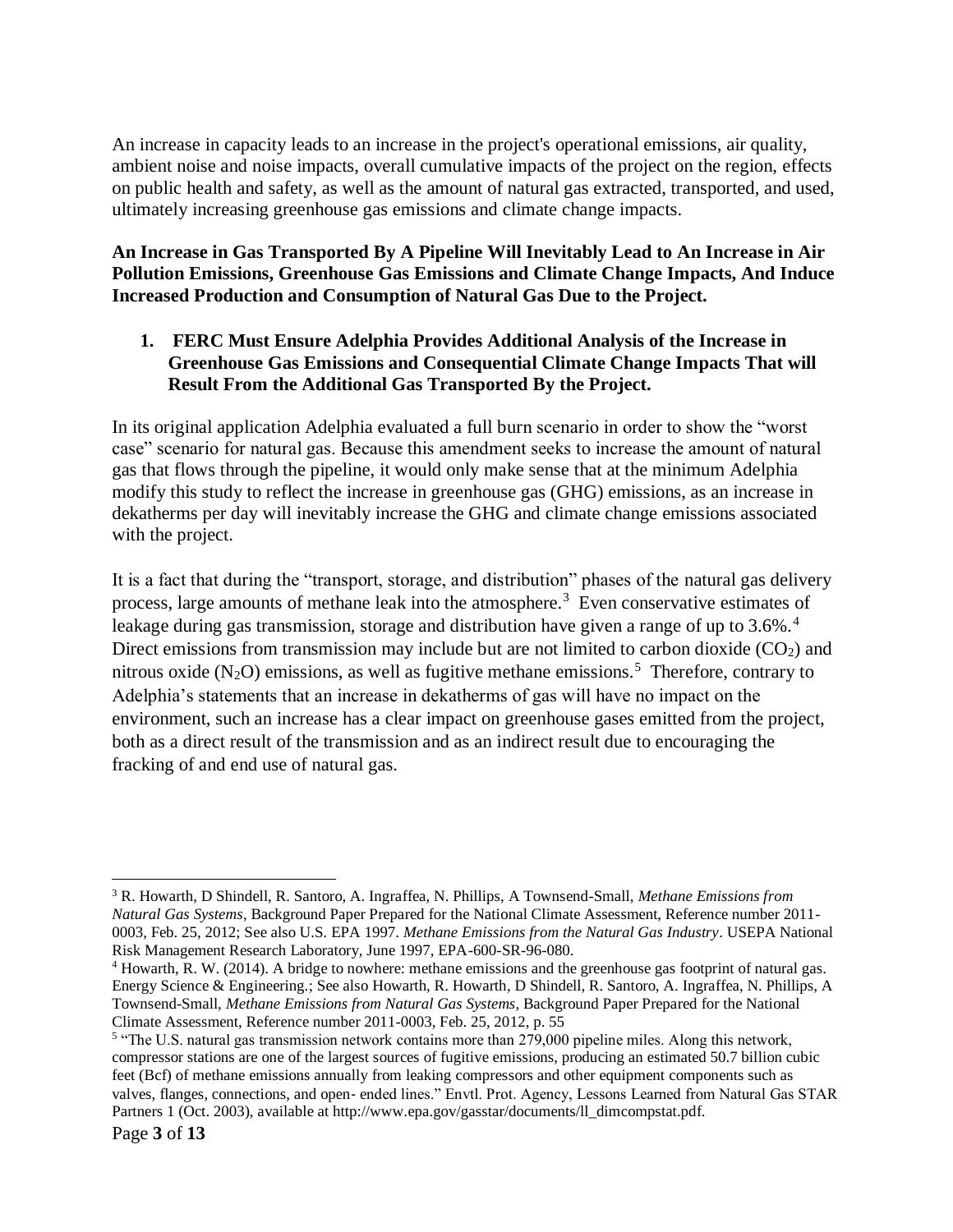Moreover, under NEPA, FERC has a mandate to review GHG emissions and the consequential climate change effects of a project. FERC must ensure that Adelphia provides information that guarantees their review of the project will be able to accurately reflect the effects of the project.

## 2. **FERC Needs to Require that Adelphia Provide Information Concerning the Upstream and Downstream Impacts of the Additional Fracking, Transportation, and Consumption of Natural Gas.**

An increase in gas transported will necessitate an increase in natural gas fracked and inevitable lead to an increase in gas consumed. Therefore Adelphia's amendment must include information and a review of the increased environmental and community effects that will occur due to the additional upstream and downstream impacts of the project.

Moreover, as part of its NEPA mandated environmental review of a project, FERC is required to consider a project's effects on the upstream and downstream impacts of natural gas extraction. The DC Circuit has clearly explained: "An agency conducting a NEPA review must consider not only the direct effects, but also the indirect environmental effects, of the project under consideration."<sup>6</sup> "Indirect effects" are those that "are caused by the [project] and are later in time or farther removed in distance, but are still reasonably foreseeable."<sup>7</sup> Effects are considered reasonably foreseeable if they are "sufficiently likely to occur so that a person of ordinary prudence would take [them] into account in reaching a decision."<sup>8</sup> In addition, CEQ has stated that an agency conducting a NEPA analysis must "take account of all phases and elements of the proposed action over its expected life."<sup>9</sup> And that the impacts of these "other actions" considered in the cumulative impact analysis need not be directly initiated by the project.<sup>10</sup>

Here, there is no question that Adelphia induced the additional fracking for and usage of natural gas due to its increase in capacity and therefore such uses must be accounted for in FERC's NEPA review.<sup>11</sup> Adelphia admitted this itself when it stated that: "The proposed design capacity increase in Zone North A will make additional firm capacity available providing the opportunity for shippers to transport gas supplies in interstate commerce and increase the reliability and flexibility of the natural gas pipeline grid in the area through this addition of capacity in the market."<sup>12</sup> Therefore, new pipeline capacity enables, supports, and induces operators to advance,

<sup>6</sup> *Sierra Club v. FERC*, 867, F.3d 1357, 1373 (D.C. Cir. 2017); *See* 40 C.F.R. § 1502.16(b).

 $7$  Id. § 1508.8(b).

<sup>8</sup> *EarthReports, Inc. v. FERC*, 828 F.3d 949, 955 (D.C. Cir. 2016) (citations omitted)

<sup>9</sup> Draft NEPA Guidance on COnsideration of the Effects of the Effects of CLimate Change and Greenhouse Gas Emissions, Council On Environmental Quality, February 18, 2010, at p.at 5.

<sup>10</sup> See also *Nat. Res. Def. Council. v. Hodel*, 865 F.2d 288, 298 (D.C. Cir. 1988) (determining that the cumulative impact assessment of an Outer Continental Shelf ("OCS") oil and gas leasing activity must consider the cumulative impacts of "simultaneous OCS development in different areas" without requiring that such other OCS development be caused by the proposed leasing activity).

<sup>11</sup> *U.S. v. 27.09 Acres of Land*, 760 F. Supp. 345, 351– 52 (S.D.N.Y 1991) (finding a FONSI unsupportable where the cumulative impact analysis for construction of a Postal Service facility failed to consider the impacts of future nearby development without requiring that such other development be caused by construction of the proposed facility)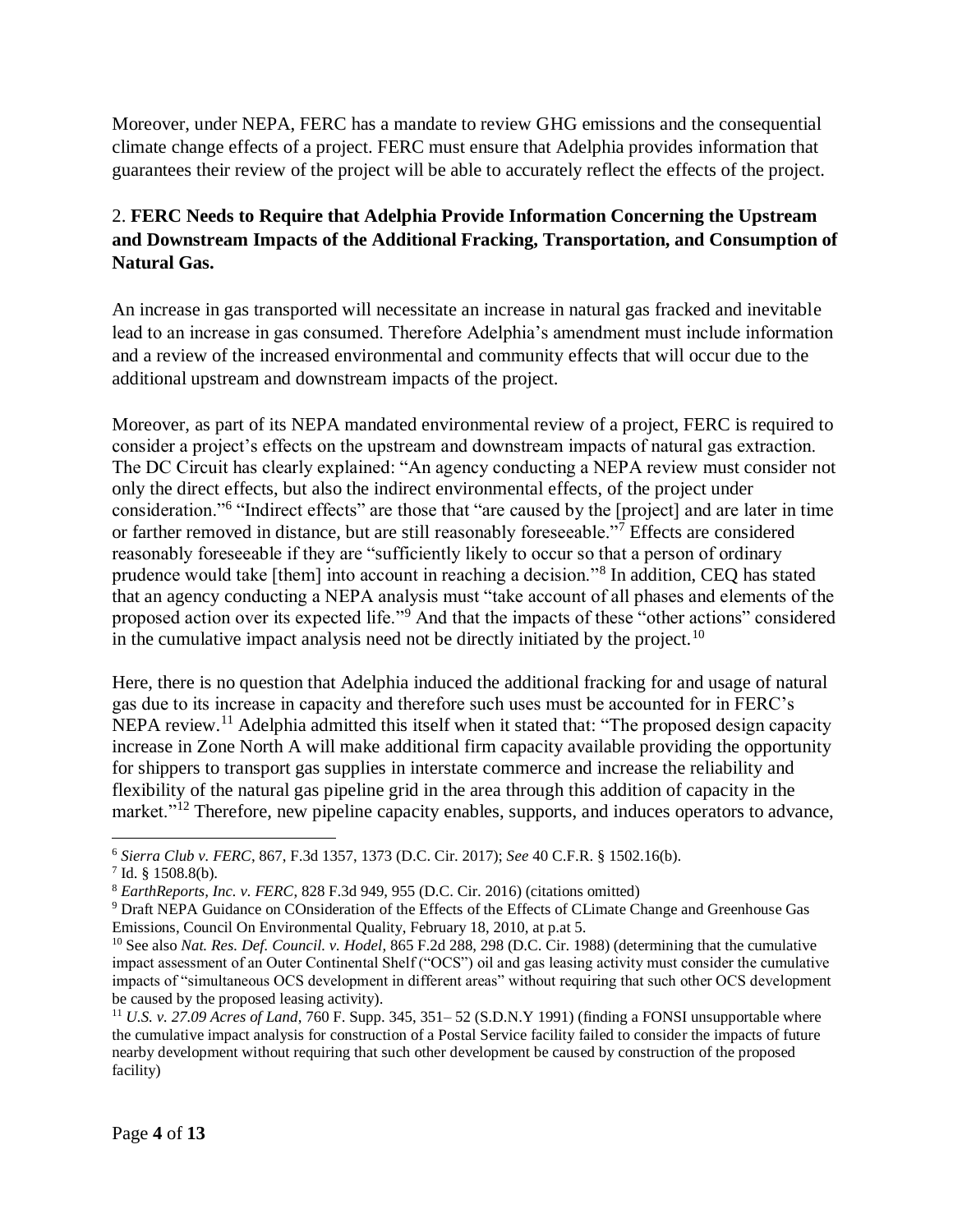accelerate, and complete natural gas drilling and production and there can be no doubt whatsoever that the construction of an interstate natural gas transmission line is causally related to the development of shale gas resources in the Project area.

Additionally, FERC itself has stated that. "The geographic scope of our cumulative impacts analysis varies from case to case, and resource to resource, depending on the facts presented."<sup>13</sup> So that when "project consists entirely of construction and modification of compressor stations- not construction of linear pipeline--the project impacts will be confined to discrete areas. "<sup>14</sup> Adelphia is distinct from such a project as it involves the construction and operation of a major pipeline and the pipeline is in direct proximity to where the gas is fracked and where it will be used. $15$ 

With Adelphia, there is a clear indication that its purpose is to transport interstate natural gas from Pennsylvania, as Pennsylvania is the second largest producer of natural gas in the United States.<sup>16</sup> Additionally, Adelphia has stated that its bases its capacity to carry gas on the demand shown by end consumers.<sup>17</sup> Further, there are indications of the potential use of the additional gas transported on the pipeline from this pipeline. Kelly-Clark Corporation ("K-C") in their letter of support for the project stated that they were "in the process of significant investment in its Mill in Chester, PA and installation and operation of the Adelphia Project is critical component of the success of K-C's plans."<sup>18</sup> Additionally, that "[t]imely approval and construction of the Adelphia Gateway Project si a key aspect of K-C's securing such dependable natural gas supply for the Mill's planned CHP. As such, K-C encourages the Commission to act with all deliberate speed to approve this important component of our nation's natural gas infrastructure so that the project can move forward."

Therefore, Adelphia must supplement this amendment to their application with an analysis that accounts for potential upstream and downstream impacts.

# **2. FERC Must Ensure That Adelphia Updates Air Quality Studies To Reflect the Increase in Gas Transported and Consequential Air Emissions That Will Occur As a Result.**

In its amended application Adelphia failed to examine the air emissions from the existing 18 inch Main Line, there is no doubt that an increase in gas transported will lead to an increase in air

 $\overline{a}$ <sup>13</sup> Order Denying Rehearing, Dominion Transmission, Docket No. CP14-497. Issued May 18, 2018. 163 FERC ¶ 61,128, pg. 14

<sup>&</sup>lt;sup>14</sup> Order Denying Rehearing, Dominion Transmission, Docket No. CP14-497. Issued May 18, 2018. 163 FERC ¶ 61,128, pg. 15

<sup>&</sup>lt;sup>15</sup> Adelphia is a project applying under Section 7(c) of Natural Gas Act.

<sup>16</sup>Dep, Pa. "2016 Oil and Gas Annual Report." *PA Oil and Gas Mapping*,

www.depgis.state.pa.us/oilgasannualreport/index.html.

<sup>&</sup>lt;sup>17</sup> Abbreviated Application for Adelphia Gateway, LLC, FERC Docket No. CP18-46, January 11, 2018. (App.) Exhibit Z-3.

<sup>&</sup>lt;sup>18</sup> K-C Comment in Support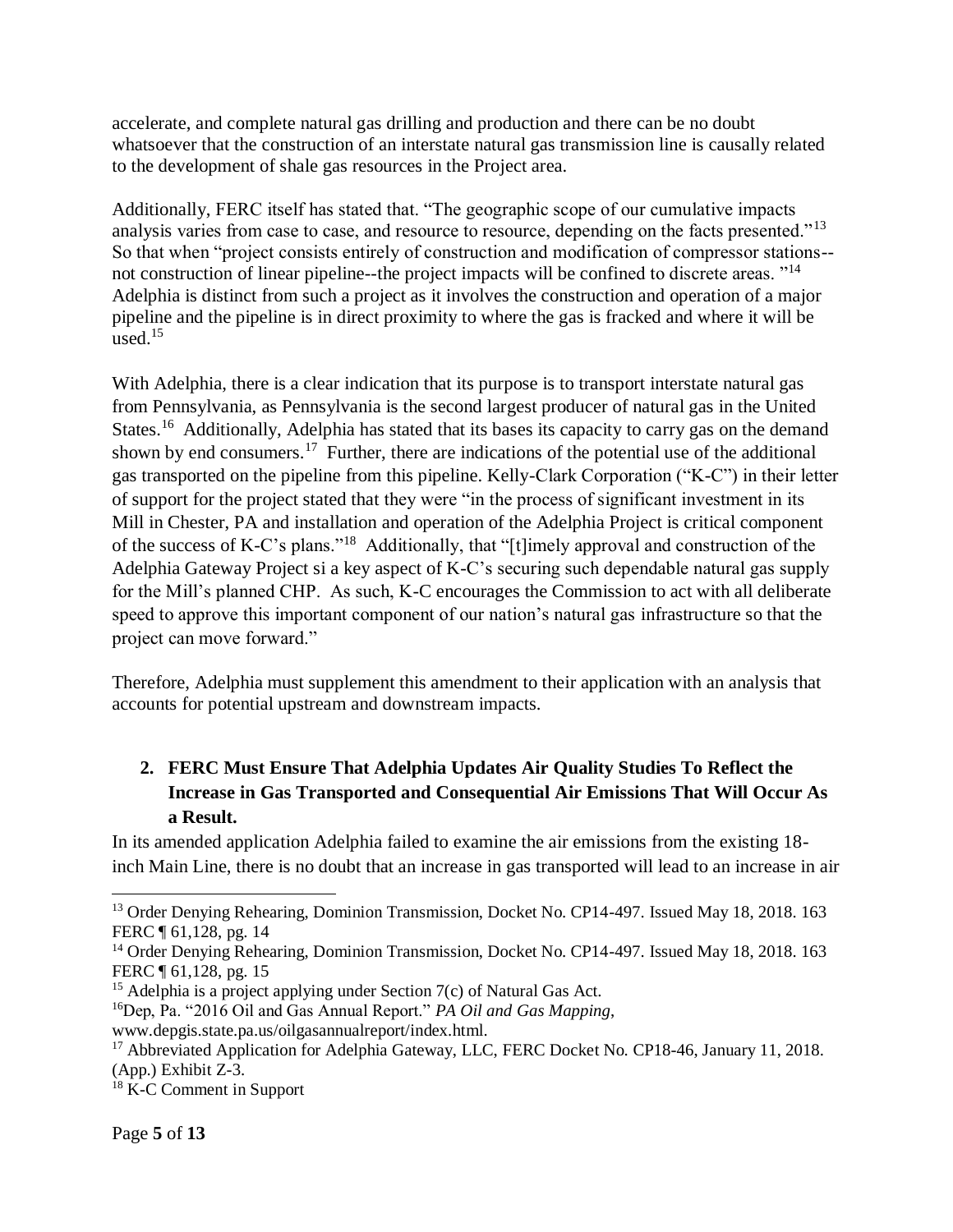emissions as emissions released are largely dependent on amount of gas flowing through the pipeline itself.

In addition to emissions that come from transport of the natural gas through transmission lines other appendices of pipeline projects including "gathering pipelines, compressors, and related components that collect and transport the gas" release air pollutants during operation.<sup>19</sup> Air emissions from these projects introduce pollutants such as methane, ethane, benzene, toluene, xylene, carbon monoxide and ozone into the air of surrounding communities.<sup>20</sup> These emissions have the potential to cause significant damage to the surrounding environment and the health of individuals who live in the area.

Zone A of this project, where Adelphia is proposing to increase natural gas transport, is comprised of four blowdowns and two compressor stations, all of which will most likely have an increase in emissions based because the gas transported in them increases in volume. Air effects from blowdowns and compressor stations have been shown to have a demonstrated effect on the health of surrounding population, $^{21}$  as these stations create air pollution that leads to chronic respiratory issues, cardiovascular issues and heart attacks, neurological issues, cancer, and reproductive and development toxicity, among others.<sup>22</sup>

Further, the Compressor and blowdown stations being built in the Project will most likely have short, sudden emissions of gases sparingly throughout the year. Such events have been shown to have different effects on human health and the environment as compared to a steady continuous release. People living near compressor stations report strong odors as well as visible plumes during venting or blowdowns, as well as health issues such as burning eyes and throat, skin irritation, coughing, and headache.

Additionally, given the location of this pipeline these additional emissions would affect residents of areas already burdened by elevated levels of pollution, since the areas are in nonattainment of the NAAQS under the 8-Hour Ozone (Northampton, Bucks, Montgomery, Chester, Delaware, and New Castle Counties) and PM-2.5 standards (Delaware County),  $^{23}$  NOx and VOCs both being precursors to ozone.

 $\overline{a}$ <sup>19</sup> CRS\_Natural Gas and Methane 4

 $^{20}$  Brown, CM, et al. (2002). Effects of pipeline rights-of-way on fish habitat at two Alberta stream crossings. In Environmental Concerns in Rights-of-Way Management: Seventh International Symposium. Elsevier Science Ltd. P. 82

<sup>&</sup>lt;sup>21</sup> Understanding Natural Gas Compressor Stations, PennState Extensions, available at: <https://extension.psu.edu/understanding-natural-gas-compressor-stations>

<sup>&</sup>lt;sup>22</sup> Understanding Natural Gas Compressor Stations, PennState Extensions, available at: <https://extension.psu.edu/understanding-natural-gas-compressor-stations>

<sup>23</sup> EPA, *Nonattainment Areas for Criteria Pollutants (Green Book)*, available at<https://www.epa.gov/green-book> (last visited May 31, 2018).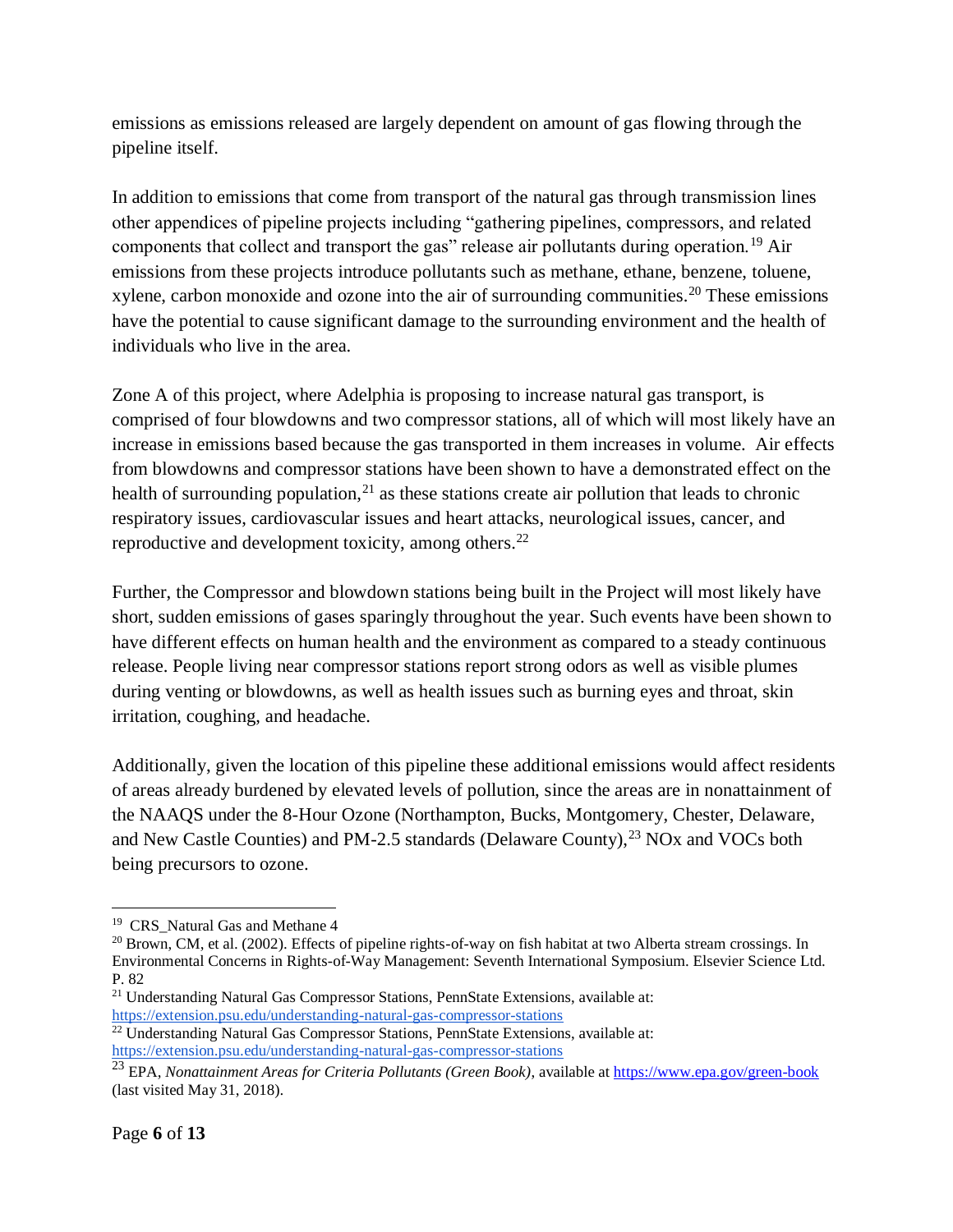In addition to Adelphia avoiding their responsibility to examine additional air impacts, they have maintained that they do not need to consider air emissions at all out of Zone North A as they state that operation of the lines "are not part of the scope of Range Resource Report 9 and therefore not discussed further."<sup>24</sup> At the minimum, Adelphia should now examine the impacts on the Main Line valve due to the dekatherm increase to ensure that all aspects of the project are getting considered and they are not attempting to breakdown a larger project into small modifications as to avoid a full environmental review. But in addition, FERC should also demand that the analyze all emissions from Zone North A as they are all part of FERC jurisdiction and need to be examined during FERC NEPA review.<sup>25</sup>

### **In Addition to Definite Changes That Will Occur in the Project, Depending on the Way That Adelphia Meets the New Threshold of 250,000 Dekatherms/day The Modification Could Lead to Changes in Other Aspects of the Application As Well**

"The main methods typically used to grow pipeline capacity are increasing gas compression and increasing pipeline diameter."<sup>26</sup> "It is usually more cost-effective to increase gas compression, as the more gas can be compressed (with higher pressure), the smaller the pipeline diameter can be."<sup>27</sup> With Adelphia's additional compressor stations and blowdowns, it is likely that they plan to increase pressure in parts of the pipeline in order to increase their transportation. If this is true, such a system will directly increase noise, air emissions, public health, and public safety as a result.

## **1. FERC Must Ensure that Adelphia Accounts for the Added Noise Pollution That Could Occur as A Result of the Additional Gas Transported**

The trade off for the "economic benefit" of building compressor stations instead of increasing pipeline diameter "is an increased potential for noise generation as the equipment needed to achieve the high gas pressure can be a significant noise source."<sup>28</sup> The noise can stem from the "flutter" or "hum" of natural gas moving through the pipeline at high speeds or as a result of bursts of noise from the activity at blowdowns and compressor stations.<sup>29</sup>

<sup>24</sup> Resource Report 9, pg. 2.

<sup>&</sup>lt;sup>25</sup> 15 U.S.C. § 717f(e). ("the proposed service, sale, operation, construction, extension, or acquisition, to the extent authorized by the certificate, is or will be required by the present or future public convenience and necessity; otherwise such application shall be denied.")

<sup>26</sup> [https://pgjonline.com/magazine/2015/november-2015-vol-242-no-11/features/combating-noise-in-gas-pipeline](https://pgjonline.com/magazine/2015/november-2015-vol-242-no-11/features/combating-noise-in-gas-pipeline-transmission)[transmission](https://pgjonline.com/magazine/2015/november-2015-vol-242-no-11/features/combating-noise-in-gas-pipeline-transmission)

<sup>27</sup> [https://pgjonline.com/magazine/2015/november-2015-vol-242-no-11/features/combating-noise-in-gas-pipeline](https://pgjonline.com/magazine/2015/november-2015-vol-242-no-11/features/combating-noise-in-gas-pipeline-transmission)[transmission](https://pgjonline.com/magazine/2015/november-2015-vol-242-no-11/features/combating-noise-in-gas-pipeline-transmission)

<sup>28</sup> [https://pgjonline.com/magazine/2015/november-2015-vol-242-no-11/features/combating-noise-in-gas-pipeline](https://pgjonline.com/magazine/2015/november-2015-vol-242-no-11/features/combating-noise-in-gas-pipeline-transmission)[transmission](https://pgjonline.com/magazine/2015/november-2015-vol-242-no-11/features/combating-noise-in-gas-pipeline-transmission)

<sup>&</sup>lt;sup>29</sup> [https://pgjonline.com/magazine/2015/november-2015-vol-242-no-11/features/combating-noise-in-gas-pipeline](https://pgjonline.com/magazine/2015/november-2015-vol-242-no-11/features/combating-noise-in-gas-pipeline-transmission)[transmission](https://pgjonline.com/magazine/2015/november-2015-vol-242-no-11/features/combating-noise-in-gas-pipeline-transmission) and [https://www.newsleader.com/story/opinion/readers/2016/05/20/pipeline-noise-may-detrimental](https://www.newsleader.com/story/opinion/readers/2016/05/20/pipeline-noise-may-detrimental-health/84671888/)[health/84671888/](https://www.newsleader.com/story/opinion/readers/2016/05/20/pipeline-noise-may-detrimental-health/84671888/)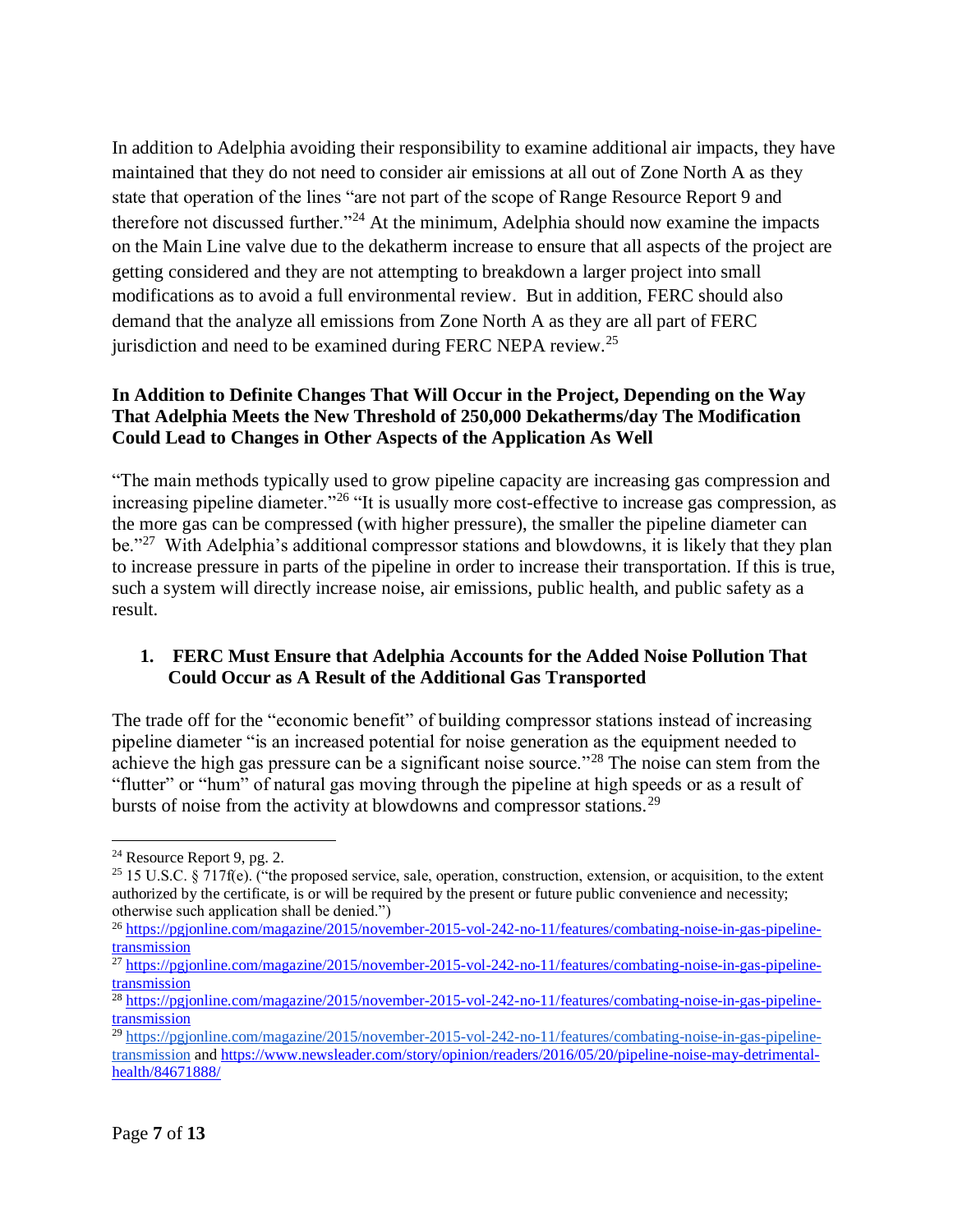Noise is not only bothersome for local residents but also damaging to people's hearing and the local environment.<sup>30</sup> The Environmental Protection Agency (EPA) has produced studies showing the health effects of noise pollution on people can include: including high blood pressure, coronary disease, migraine headaches, and low-birthweight babies."<sup>31</sup>

In its original application and information presented since, Adelphia hypothesizes that its noise reducing technology, which is not specifically explained, will lead help to control and eliminate this issue. FERC needs to require that Adelphia has submitted adequate evidence that noise will be accounted for and controlled in their application.

## **2. FERC Must Ensure that the Transportation of Additional Gas Will Not Result in Threats To Public Safety, & Require Adelphia Provide the Public With a Full Safety Assessment**

The claim that the safety of Zone North A, even at the previously proposed capacity, is addressed in the project materials on the record is directly contradicted by Resource Report 11 of the original application, "Reliability and Safety," which states:

There are no FERC-jurisdictional activities proposed for the existing 18- inch diameter line north of milepost 49.4 or for the 4.4 miles of 20-inch-diameter pipeline (see Resource Report 1-General Project Description); therefore, these facilities are not discussed further in this report.

While the Delaware Riverkeeper Network and other members of the public are not privy to specific supporting data and assumptions regarding the operational design limits of Zone North A, which are filed as Critical Energy Infrastructure Information ("CEII") and not publically available, it is troubling that, with very little explanation beyond having realized that gas from Zone North A can flow into Zone South, Adelphia has gone from saying that Zone North A is "designed to have a capacity of approximately 175,000 Dth/d" and that "Zone North A and Zone North B consist entirely of the Existing System and are fully subscribed by the Existing Shippers for service to the two existing power plants",  $32$  to now proposing to increase "design capacity on Zone North A from 175,000 Dth/d to 250,000 Dth/d" without "any changes to the proposed facilities or additional facilities.<sup>33</sup>

While Adelphia attempted to leave the door open the final capacity of Zone South in their original application materials, there was no mention of even the physical potential of Zone North A to carry additional gas.

 $\overline{a}$ <sup>30</sup> https://pgjonline.com/magazine/2015/november-2015-vol-242-no-11/features/combating-noise-in-gas-pipelinetransmission

<sup>31</sup> https://pgjonline.com/magazine/2015/november-2015-vol-242-no-11/features/combating-noise-in-gas-pipelinetransmission

<sup>32</sup> Adelphia Abbreviated Application, p. 6, January 11, 2018.

<sup>&</sup>lt;sup>33</sup> Adelphia Amended Application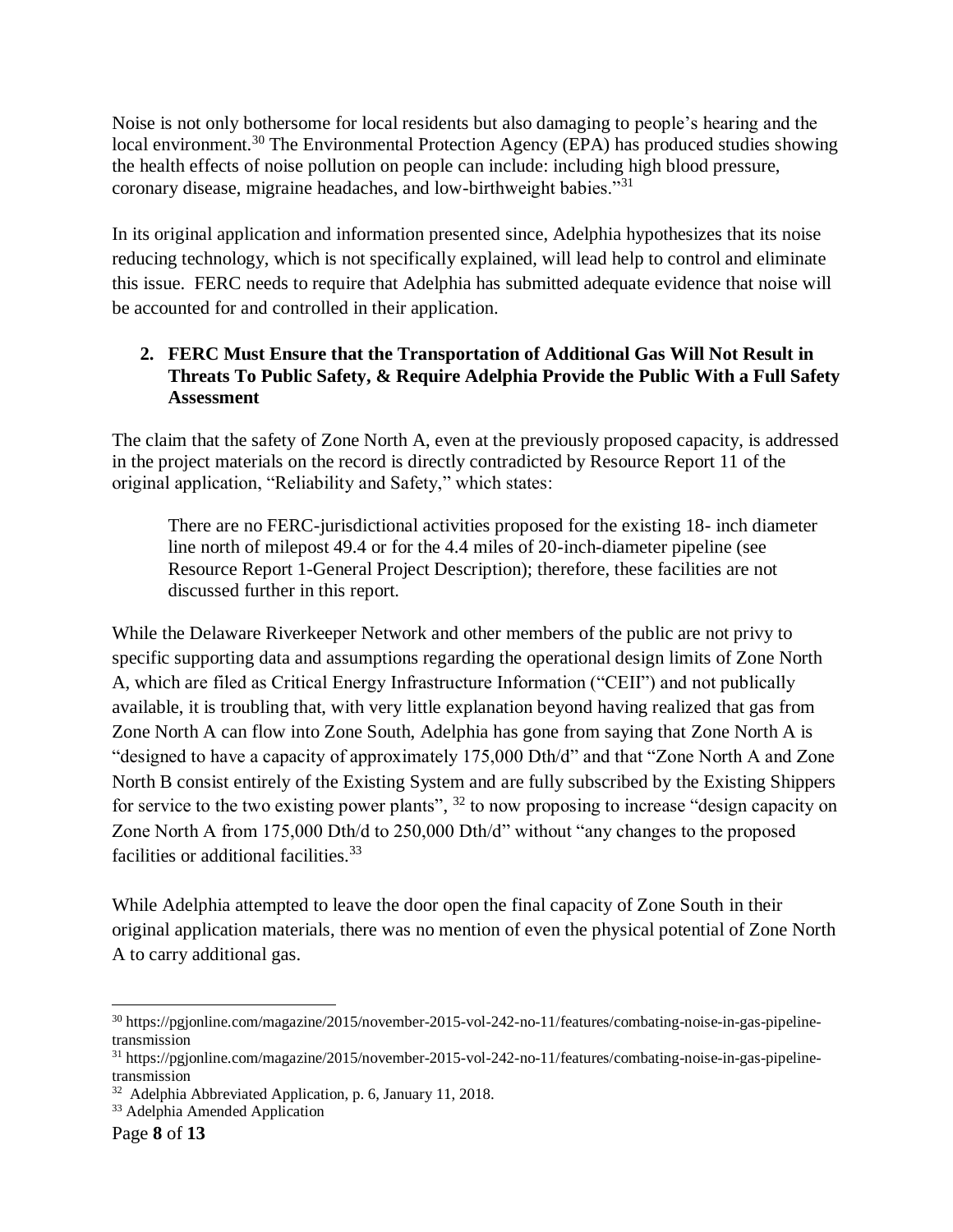While it is difficult to make an informed safety assessment without flow diagrams and information on the physical characteristics of the system, it seems fair to assume that increasing the amount of gas on the system without making any physical changes to the facilities will increase the amount of pressure on the 40+ year old pipe.

This increase in pressure magnifies the concerns already expressed by the Delaware Riverkeeper Network and many other regarding the safety of old pipes, especially with apparently very little or no construction being done to ensure their safety after conversion or lying dormant for years. For more information on these concerns see the Delaware Riverkeeper Scoping comment attached and PHSMA Converting Pipeline Safety Guidance Attached.

Additionally, recent events have heightened further heightened these concerns. Aging infrastructure is a critical threat that FERC continues to overlook and fails to properly evaluate the dangerous ramifications of. In 2011, an explosion on a distribution line in Allentown, PA killed five people including an infant and an elderly couple. In 1992, the National Transportation Safety Board had warned in a letter that old cast-iron pipes were a concern and cited four explosions that had occurred in the city since 1925. Since that letter, six explosions have occurred. According to reporting by the Associated Press at the time of the 2011 blast, the utility's safety record was "downright alarming." Almost exactly a year later, the utility's parent company, UGI, announced plans to build the Commonwealth pipeline. Two years later, after community groups and environmental advocates defeated the project, UGI announced plans to build the PennEast pipeline. FERC approved the PennEast project in January, 2018 with no attention given to the fact that Allentown is hardly unique, that the problem of aging infrastructure is one that threatens communities everywhere. Never once has FERC questioned massive investment in new pipeline projects when the companies in question have neglected their responsibility to maintain existing pipelines.

Columbia Gas is responsible for three explosions since 2012, including the 2012 blast on a federally-regulated transmission line in Sissonville, WV that damaged and destroyed many homes and melted a portion of I-70. The NTSB concluded that corrosion had caused the blast and blamed a lack of inspections. The portion of the pipeline that ruptured was built in 1967 and had not been inspected since 1988.

FERC, as lead regulatory agency, must take these safety concerns seriously and take accountability for the serious and potentially life threatening threats of the proposed project. The information provided by Adelphia regarding safety, even after repeated questions in scoping comments and FERC information requests, is entirely inadequate. FERC cannot rely on the deficient information provided by Adelphia when the stakes are so high.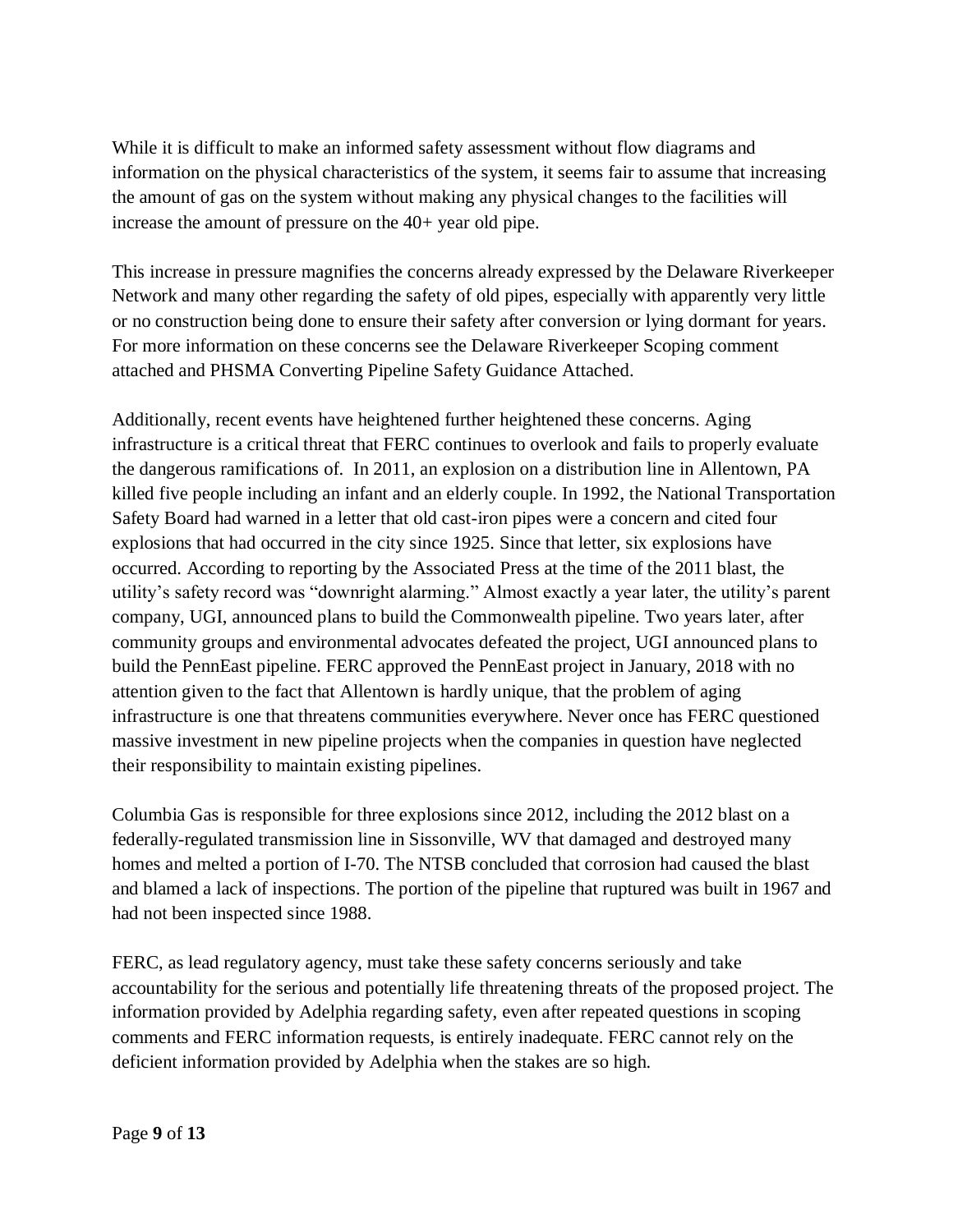It is concerning that a recent response from Adelphia to a concerned resident regarding compressor station safety completely and callously ignores the well documented health risks of living within proximity of a compressor station:

"The September 10 Comment states that the Cuce property is "a few feet from" the Quakertown CS. Although the Quakertown CS property is adjacent to the Cuce property, Adelphia clarifies that the Cuce residence is located approximately 510 feet to the southeast of the nearest Quakertown CS adjacent property line. ... Further, the September 10 Comment asserts that the Quakertown CS is designed to be constructed on "a little over one half acre of space." As Adelphia explained in Resource Report 1 of the Application, the Quakertown CS will be located on land within the existing Quakertown meter and regulator station ("Quakertown M&R Station"). The Quakertown M&R Station is an approximately 1.5-acre site. There are no federal regulations governing the property size for a compressor station. The property size and location for compressor stations are driven by consideration of the potential environmental impacts. <sup>34</sup>

Additionally, in a September 12 data request, FERC noted that:

Numerous public commenters have expressed concern over the safety of the existing pipeline and the conversion of service from oil to natural gas. The IEC plans submitted in a privileged filing on August 10, 2018 address some of these concerns. In order to incorporate these plans into the Environmental Assessment (EA), refile these plans as public. Include the Pipeline High Consequence Area and Population Classification Analysis, Pipeline Integrity Management Program, Annual Survey Plan, and Conversion to Service Plan. If certain elements of the plans cannot be made public, extract the specific pages and sections, so as to make as much of the documents public as possible.<sup>35</sup>

However, this information has not yet been provided to FERC and the public, despite apparently already being available and in Adelphia's possession, in time for the public to see and comment on during this comment period on this vital information.

In order to ensure that noise and safety issues are properly addressed and the public is fully aware of these vital considerations, FERC must ensure that the public is given all relevant safret information regarding the project, including safety inspections and assumptions, and that all prudent and required precautions are being followed to ensure that this pipeline is not detrimental to public health and the benefits outweigh the harm.

#### **The Environmental And Community Impacts Currently Available on the Record, Even Before the Proposed Capacity Increase, Are Deficient, Misrepresented, and Misleading.**

In addition to the relevant information on the record that must be further updated in light of the proposed increase in capacity, the Delaware Riverkeeper Network reiterates that the scoping

 $\overline{a}$ <sup>34</sup> (September 17, 20180917-5068(33128082), Adelphia response to commenter clarify info re compressor station) <sup>35</sup> (September 12, 20180912-3012(33113570), FERC data request)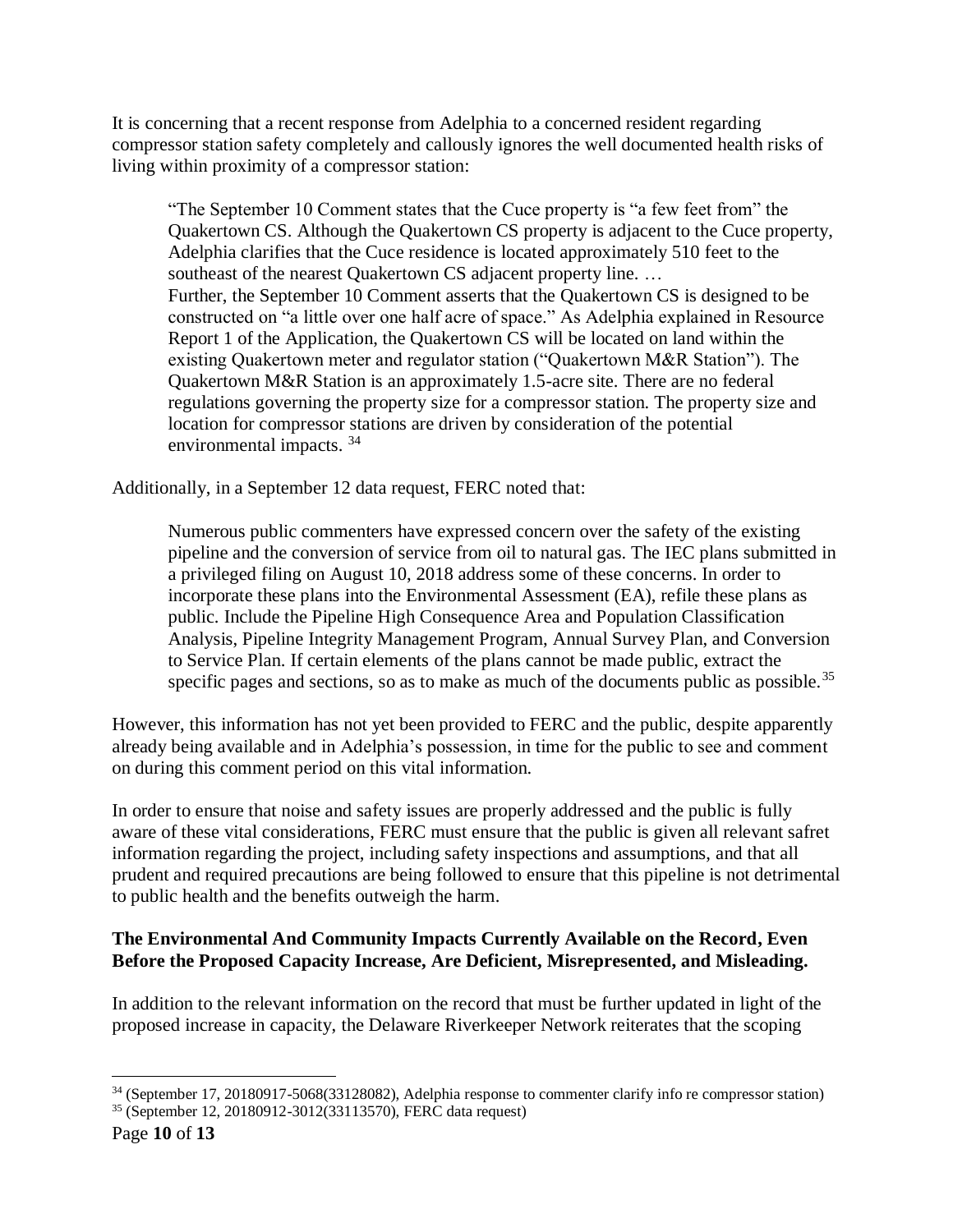information and application materials supplied by Adelphia are extremely deficient, false, and piecemealed.

Since Adelphia's original application was filed on January 12, 2018, FERC has filed at least nine requests for additional information, totally over 80 pages; and Adelphia has filed at least 29 data and information responses, clarifications, and supplemental filings, totaling to thousands of pages. At least three of FERC's requests were specific to environmental issues and contained over 200 separate inquiries from FERC. Adelphia has yet to address all of the information requests FERC has requested. Adelphia's claim in their amended application that their "Application, and additional information filed on the docket in response to Commission Staff data requests, fully describe the potential environmental impact of the Project" is not only false, but asserts an unrealistic expectation that the public can, or should, find and digest the piecemealed and contradictory information on a docket with over 500 hundred filings, spanning 9 months, in order to understood the impacts that the proposed project would inflict on their environment, community, livelihood, and health and safety. Rather than present FERC and the public with the proper information to fully evaluate the impact of this project Adelphia has piecemealed the information together.

### **1. Adelphia Has Misrepresented Itself To Landowners and Needs to Be Held Accountable for the Repercussions of This Project and Their Inability To Be Forthcoming With Information By FERC Mandating That They Submit Information That Will Ensure An Informed and Proper Review of the Project.**

Many of the over 500 comments on the record further indicates that Adelphia is misrepresenting the project to the community and to FERC.

One community in particular where Adelphia's misrepresentations have increased concerns of residents and Township government is West Rockhill. In West Rockhill, Adelphia is proposing to expand an existing compressor station. In comments on the docket, both residents of West Rockhill impacted by the project and the solicitor for the township have expressed concerns due to Adelphia's inaccurate portrayal of the project and misleading statements as to its impacts.<sup>36</sup>

These comments have highlighted that up until recently, Adelphia has represented itself to residents as a project that will only require 'limited construction' and therefore have only minimal 'impacts to landowners and communities.' Yet, residents and the Township have discovered that this information was vastly misleading. At the most recent meeting with the Township, Adelphia revealed the compressor station they are planning to construct will be an "8,000 to 10,000 square foot building between 45 and 55 feet height." In addition to concerns of not knowing the full scope of the Project, Adelphia is ignoring concerns voiced by residents and the Township as to the projects potential for impacts to surrounding land, as the compressor is proposed on a lot that is less than 1.5 acres in size" surrounded by "farms with livestock and grazing animals."

<sup>36</sup> Comment of West Rockhill Residents and Township on CP18-46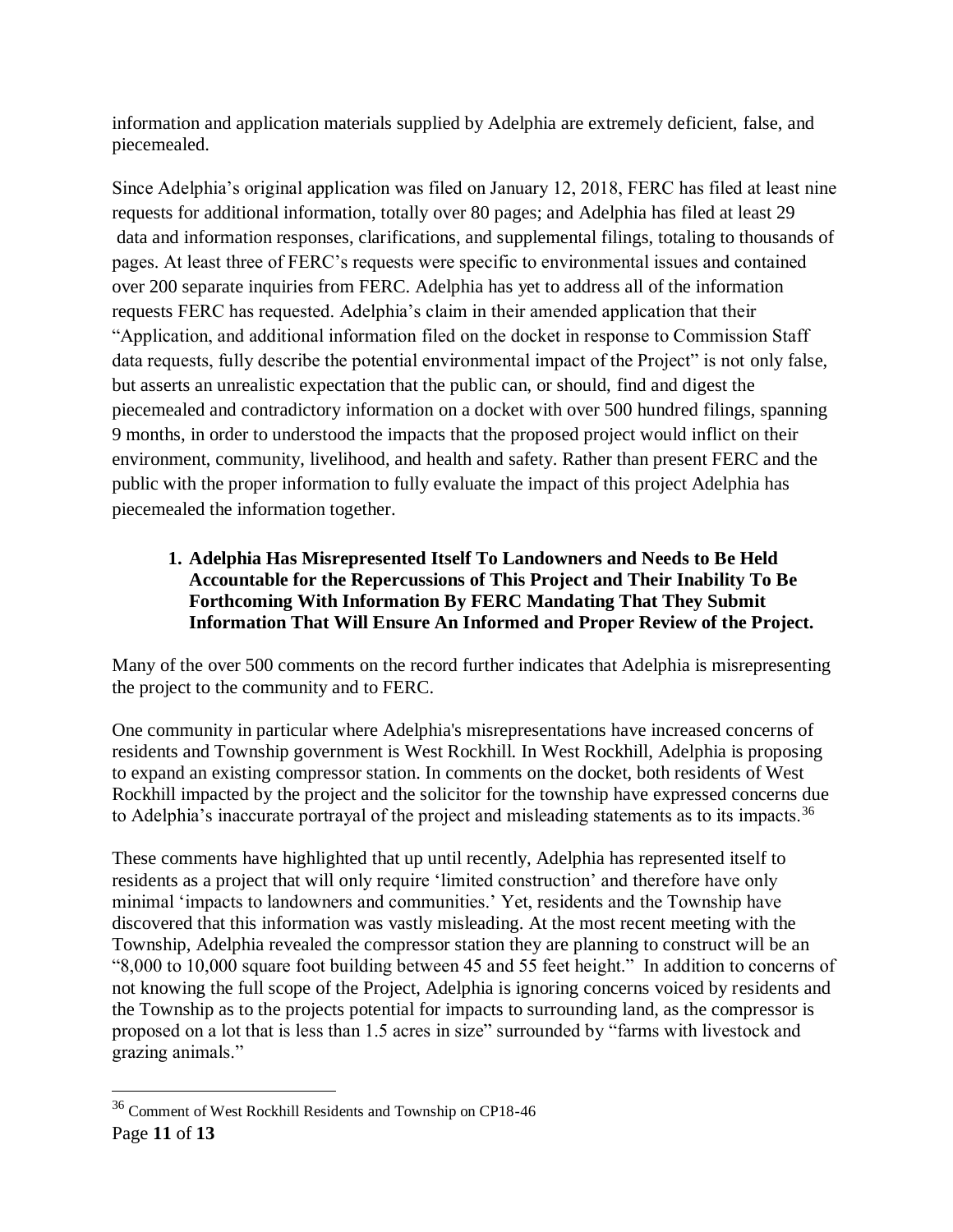Additionally, Adelphia has taken no steps to rectify the fact that the project as proposed violates the Townships stormwater management regulations and zoning regulations. Overall, Adelphia has done little to accommodate or quell the concerns of the local community and continues to provide limited plans. Rather, Adelphia has relied instead on the knowledge that once FERC grants the project certification they do not have to do anything to accommodate the township's laws and concerns of local residents. Emphasizing in their response to West Rockhills intervention and letter of concern that "... West Rockhill acknowledged that as an interstate pipeline approved by FERC, Adelphia will not be subject to the requirements of West Rockhill's local ordinances."37

Pipeline infrastructure projects receive the federal constitutional right to eminent domain based on their established need to secure current and future reliable energy infrastructure. This power has led companies to flaunt their right to ignore state and local laws put in place to keep the people of a community and its environment healthy and safe. While it may be true that these projects will receive the power of federal eminent domain, there is no reason that in receiving this power they need to ignore and disregard local laws. Such an attitude toward the public is disrespectful and shows a blatant disregard for the health and wellbeing of people and the environment.

# **FERC Needs to Ensure that Adelphia is Not Acting to Segment and Avoid Review of the Full Project By Demanding That They Submit Environmental Impact Information on The Full Pipeline And Identify Other Areas Where An Increase in Transport Can Occur.**

In fact, there is still reason to believe that the project capacity will be even further increased, in Zone South as indicated in Adelphia's Application and comments from landowners along the route necessitating further updates to the impacts identified above. It is inappropriate for Adelphia to piecemeal its application to FERC in such a way that it is nearly impossible for the public to have a meaningful understanding of the scope of the project and its actual impacts. It is misleading and deceitful to attempt to check the boxes under NEPA under the premise of a much smaller project with fewer GHG emissions, few toxic air emissions, less fracking induced, and less dangerous pressure on an aging pipeline system, and then incrementally increase the scope of the project over time while claiming the increase in capacity has no bearing on the environmental and community impacts.

As it currently stands, the information on the record regarding the proposed Project is completely inadequate and makes it impossible for the public and or for FERC to meaningfully understand and assess the true scope of environmental and community impacts that the project would inflict.

For a more complete list of all of the environmental and community impacts that need further review and assessment please see the June 1, 2018 scoping comments of the Delaware Riverkeeper Network, attached.

<sup>&</sup>lt;sup>37</sup> Adelphia Response to West Rockhill Motion to Intervene